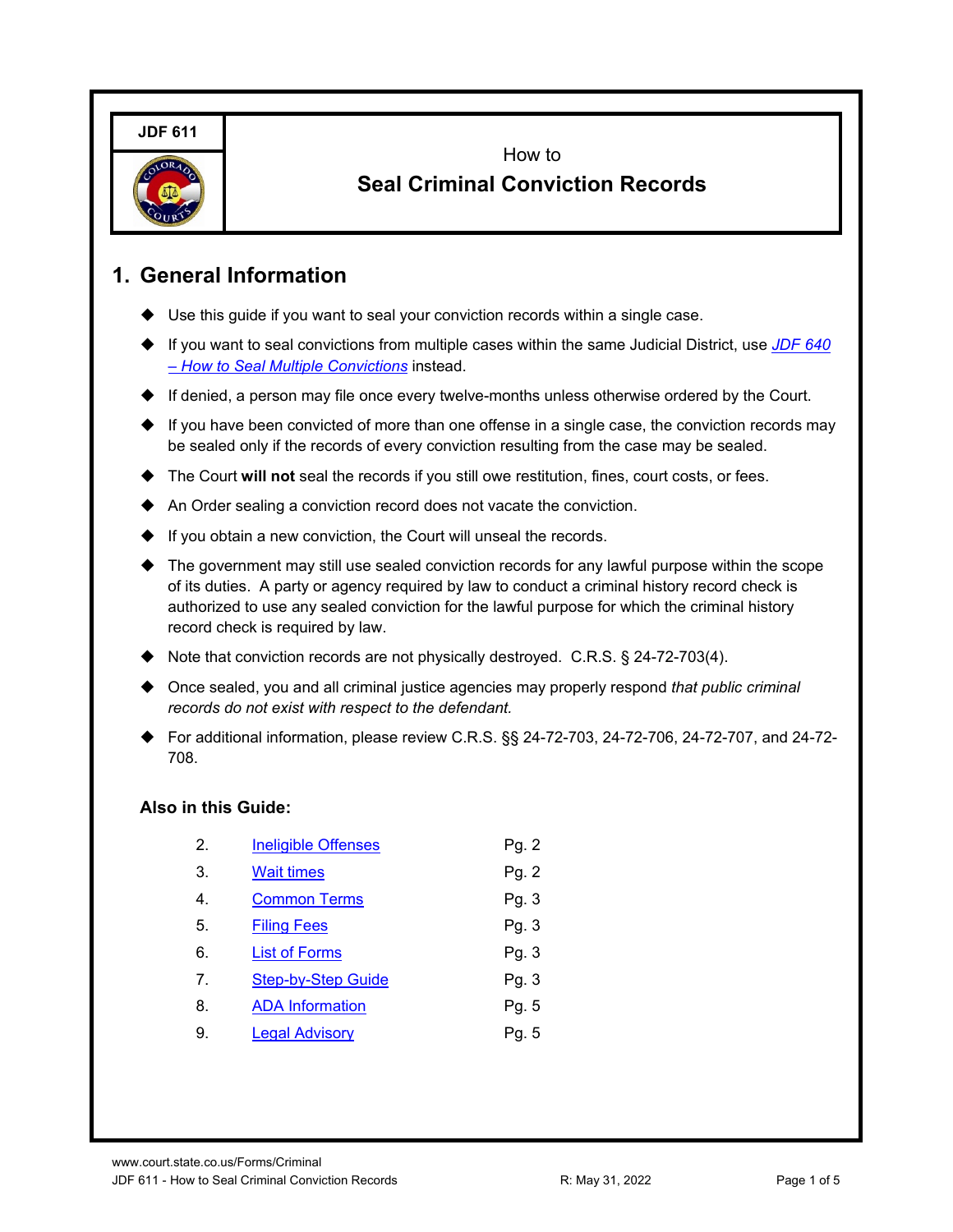# <span id="page-1-0"></span>**2. Ineligible Convictions**

These Conviction Records May Not Be Sealed:

- When the only charges in a case are:
	- o Class 1 or Class 2 misdemeanor traffic offenses
	- o Class A or Class B traffic infractions
- $\blacklozenge$  A conviction for a violation of C.R.S. § 42-4-1301(1) or (2);
- A conviction for an offense for which the underlying basis involved unlawful sexual behavior as defined in C.R.S. § 16-22-102(9);
- ◆ A conviction for a violation of C.R.S. § 18-6-401;
- $\blacklozenge$  A conviction that is subject to one or more of the following provisions:
- ♦ Sentences for a crime involving extraordinary aggravating circumstances pursuant to C.R.S. 18-1.3-401 (8);
- $\blacklozenge$  A sentence for an extraordinary risk crime pursuant to C.R.S. § 18-1.3-401 (10);
- $\blacklozenge$  Sentencing for a crime involving a pregnant victim pursuant to C.R.S. § 18-1.3-401(13);
- $\blacklozenge$  Sentencing for a crime pertaining to a special offender pursuant to C.R.S.  $\S$  18-18-407;
- Sentencing for a criminal conviction for which the underlying factual basis involves domestic violence as defined in C.R.S. § 18-6-800.3;
- ◆ Sentencing for a criminal conviction for a sexual offense pursuant to Part 4 of Article 3 of Titled 18 of the Colorado Revised Statutes;
- Sentencing for any crime of violence pursuant to C.R.S.  $\S$  18-1.3-406;
- ◆ Sentencing for a felony crime enumerated in C.R.S. § 24-4.1-302 (1);
- ♦ Sentencing for a felony offense in violation of C.R.S. 18-9-202;
- $\blacklozenge$  Sentencing for an offense classified as a class 1 or 2 felony or a level 1 drug felony pursuant to any section of Title 18 of the Colorado Revised Statutes;
- ◆ Sentencing for an offense classified as a class 3 felony pursuant to any section of title 18, except for marijuana cultivation under C.R.S. § 18-18-106(8)(a)(II)(B) as it existed prior to July 1, 1992; C.R.S. § 18-18-406(8)(a)(II)(B) as it existed prior to August 11, 2010; or C.R.S. § 18-18- 406(6)(a)(II)(B) as it existed prior to October 1, 2013;
- ◆ Sentencing for an offense in violation of Part 1 of Article 6 of Title 18 of the Colorado Revised Statutes;
- ◆ Sentencing for an offense in violation of: C.R.S.  $\S$  18-3.5-103 (4), (5), (6), (7), (8), and (9); 18-5-902 (1); or 18-7-203.
- **Note:** A misdemeanor offense listed above is eligible for sealing if the district attorney consents or if the court finds, by clear and convincing evidence, that your need to seal is significant and substantial, the passage of time is such that you are no longer a threat to public safety, and the public disclosure of the record is no longer necessary to protect or inform the public.

## <span id="page-1-1"></span>**3. Wait Times**

Except as provided above, the following crimes are eligible for sealing after the time periods listed below. See C.R.S. § 24-72-706(1)(b).

### **Any Time**

Offenses committed by victims of human trafficking.

#### **1 Year**

 $\blacklozenge$  Petty offenses and drug petty offenses.

#### **2 Years**

 Class 2 misdemeanors, class 3 misdemeanors, any drug misdemeanor, and level 4 drug felonies under C.R.S. § 18-18-403.5(2.5).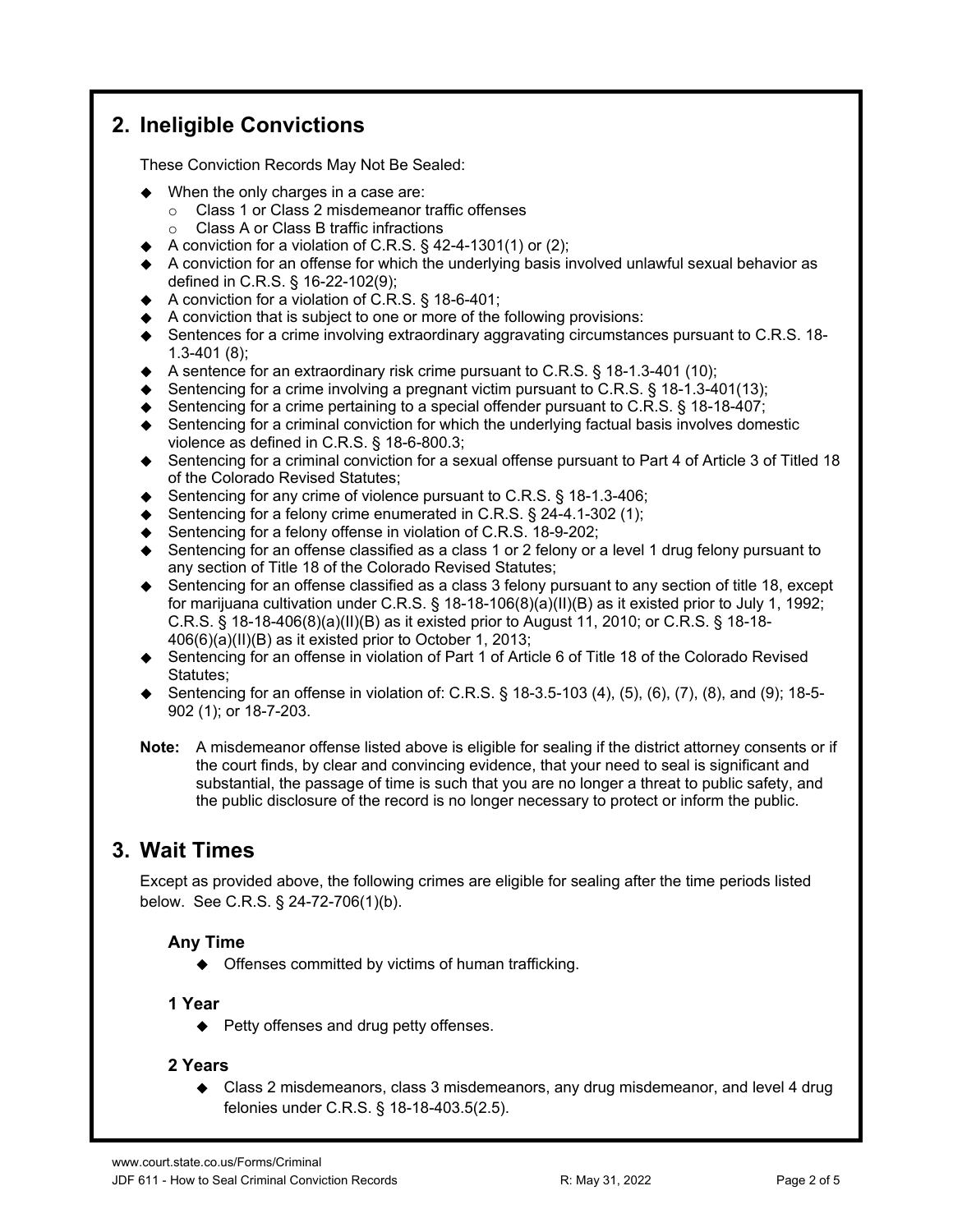### **3 Years**

 Class 4 felonies, class 5 felonies, class 6 felonies, level 3 drug felonies, level 4 drug felonies *(except under 18-18-403.5(2.5))*, and class 1 misdemeanors.

### **5 Years**

◆ All other offenses.

Time is calculated from the end of all criminal proceedings or release from supervision, whichever is later.

# <span id="page-2-0"></span>**4. Common Terms**

| $\mathbb{Z}$ Motion:             | Document officially commences the Sealing of Conviction Records<br>process.                                                                                                                    |
|----------------------------------|------------------------------------------------------------------------------------------------------------------------------------------------------------------------------------------------|
| $\mathbb{Z}$ Person in Interest: | The person who is the primary subject of a criminal justice record or<br>his/her legal representative. If the person is under legal disability this<br>means and includes the person's parent. |
| $\mathbb{Z}$ Arrest:             | To take into custody by legal authority.                                                                                                                                                       |
| $\boxtimes$ Conviction Records:  | Arrest and criminal records information and any records pertaining to a<br>judgment of conviction.                                                                                             |
| $\mathbb{Z}$ Criminal Case:      | A case brought by the government against an individual accused of<br>committing a crime.                                                                                                       |
| $\mathbb{Z}$ May:                | In legal terms, "may" is defined as "optional" or "can".                                                                                                                                       |
| $\triangleright$ Shall:          | In legal terms, "shall" is defined as "required".                                                                                                                                              |

# <span id="page-2-1"></span>**5. Filing Fee**

Filing Fee**\* \$65.00**

**\*** To Request a [Fee Waiver:](https://www.courts.state.co.us/Forms/PDF/JDF205I.pdf)

[JDF 205 - Motion to Waive Fees.](https://www.courts.state.co.us/Forms/PDF/JDF205.pdf)

[JDF 206 - Order.](https://www.courts.state.co.us/Forms/PDF/JDF206.pdf) *(Just do the case caption.)*

# <span id="page-2-2"></span>**6. Forms**

To access forms online, go to the website at **[www.courts.state.co.us/Forms/Criminal](https://www.courts.state.co.us/Forms/Criminal)**.

- **[JDF 612](https://www.courts.state.co.us/Forms/PDF/JDF612.pdf)** Motion to Seal Criminal Conviction Records
- **[JDF 613](https://www.courts.state.co.us/Forms/PDF/JDF613.pdf)** Order Denying Motion to Seal Criminal Conviction Records
- **[JDF 614](https://www.courts.state.co.us/Forms/PDF/JDF614.pdf)** Order and Notice of Hearing to Seal Criminal Conviction Records
- $\Box$  [JDF 615](https://www.courts.state.co.us/Forms/PDF/JDF615.pdf) Order to Seal Criminal Conviction Records

# <span id="page-2-3"></span>**7. Step-by-Step**

### **Step 1: Obtain arrest and criminal records.**

In order to file a Motion to Seal Criminal Conviction Records, you must obtain the proper case report numbers, court case numbers, and arrest numbers from the original arrest or criminal records. This information is necessary to ensure that your case is sealed properly, if ordered by the Court. A fee may be required to obtain this information. The records may be found in the following locations: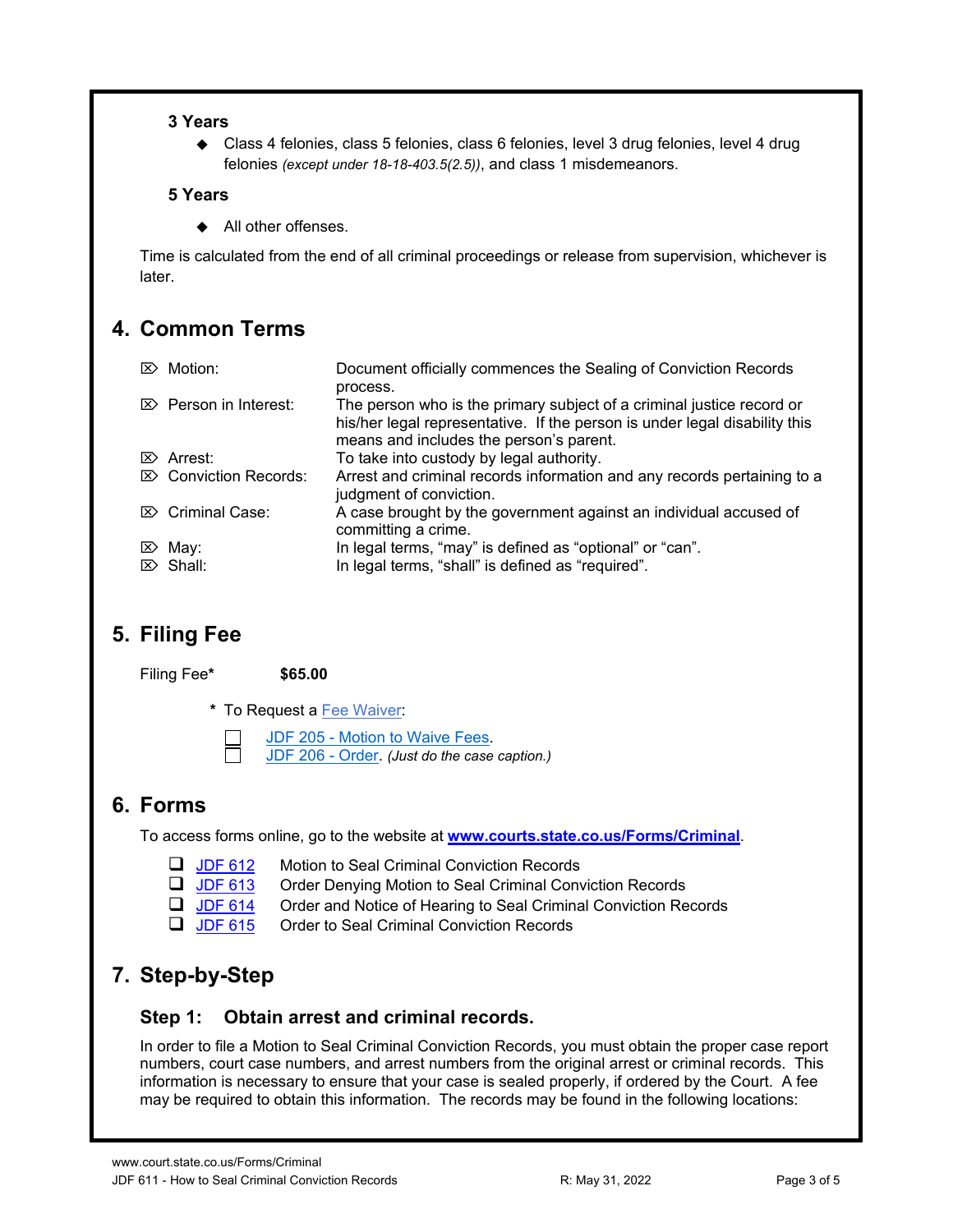- $\Box$  Court Records. County and district court files are available from the clerk of court's office for each respective court.
- $\Box$  Arrest or Police Records. Contact the arresting agency. Their files have the arresting agency and arrest numbers.

### **Step 2: Obtain a Current Verified Copy of the Defendant's Criminal History**

A verified copy of your criminal history report must be filed with the Court at the time you file the Motion, or no later than 10 days after you file the Motion with the Court. The criminal history records check must be conducted no more than 20 days before you file your paperwork with the Court asking to seal your records. The cost of obtaining the criminal history report is your responsibility. You may obtain the report as follows:

- $\Box$  Criminal history reports can be accessed immediately by using the web-based system [https://www.cbirecordscheck.com/.](https://www.cbirecordscheck.com/) You will be charged per result viewed.
- $\Box$  If you are unable to access the Internet, please call the Colorado Bureau of Investigation (CBI) at 303-239-4208 for additional information. CBI is located at 690 Kipling Street, Suite 3000, Lakewood, CO 80215.

### **Step 3: Complete the appropriate forms**.

#### **Motion to Seal Criminal Conviction Records (JDF 612).**

- $\Box$  Enter the Defendant's name in the case caption.
- $\Box$  All applicable sections must be completed before the case is filed.
- $\Box$  You are responsible for specifying with a checkmark each criminal justice agency that has the Defendant's criminal arrest and conviction records. Do not include the Federal Bureau of Investigation (FBI). It is the Colorado Bureau of Investigation's (CBI) responsibility to contact the FBI if there is a corresponding FBI record.
- $\Box$  Specify the charge(s) for any criminal conviction record or court case file you want sealed. You may obtain this information from the arresting agency and the Court Clerk's office.
- $\Box$  You must enter the case number(s) of all the files you want sealed. If you are requesting multiple cases to be sealed, a separate filing fee for each case is required.
- $\Box$  List the offense you are motioning to seal as well as the date you were sentenced and the date you were released from supervision, if applicable.
- $\Box$  Attach current verified criminal history report (or it must be filed with the Court no later than 10 days after the Motion is filed).
- **Order Denying Motion to Seal Criminal Conviction Records (JDF 613).**
	- $\Box$  Complete only the caption on this form.
	- $\Box$  The Court will complete this form only if your Motion is denied.

#### **Order and Notice of Hearing to Seal Criminal Conviction Records (JDF 614).**

- $\Box$  Complete all portions of the form.
- $\Box$  The Court will send this Notice to you if a hearing is set.

#### **Order to Seal Criminal Conviction Records (JDF 615).**

- $\Box$  Complete all portions of the form.
- $\Box$  You must indicate the same agencies on the Order as you did on the Motion.
- $\Box$  The Judge or Magistrate will sign the Order if your Motion is approved.